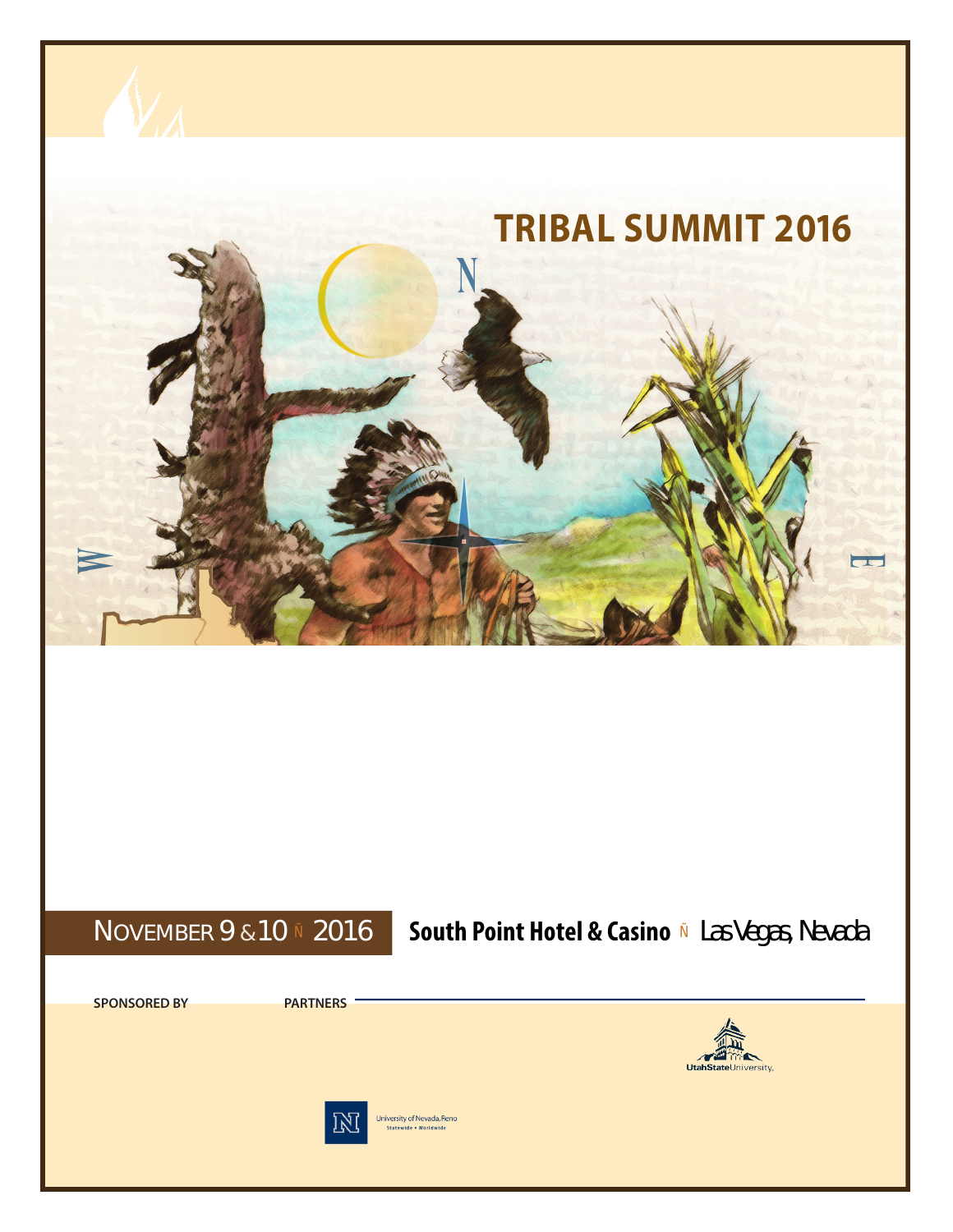## **2016 Tribal Summit Agenda**



### *WEDNESDAY - NOVEMBER 9 (DAY ONE)*

| 7:30 - 9:00a    | <b>Registration</b> (Sonoma D)<br>Breakfast provided                                                                                                                                                                                                                                                                                                                                                                                                                                                                                                                                                                                                                                                                                                                                                                                                                                                                                                                                                                                                                                                                                                                                                                                                                                                                                                                                                                                                                |
|-----------------|---------------------------------------------------------------------------------------------------------------------------------------------------------------------------------------------------------------------------------------------------------------------------------------------------------------------------------------------------------------------------------------------------------------------------------------------------------------------------------------------------------------------------------------------------------------------------------------------------------------------------------------------------------------------------------------------------------------------------------------------------------------------------------------------------------------------------------------------------------------------------------------------------------------------------------------------------------------------------------------------------------------------------------------------------------------------------------------------------------------------------------------------------------------------------------------------------------------------------------------------------------------------------------------------------------------------------------------------------------------------------------------------------------------------------------------------------------------------|
| $9:30 - 11:30a$ | Preconference Breakout Session: BIA Climate Program, Training Opportunities and<br>Tribal Climate Resilience Examples in Arid Environments (Sonoma C)<br>Need help figuring out BIA Climate Programs? Want to give feedback to ITEP about climate<br>training needs? Looking for resources to support your tribes climate adaptation planning?<br>Want to learn more climate change impacts for water resources on your reservation? - Then<br>join us for NWAL Preconference workshop! Discussion Topics: 1) Understanding climate<br>change projections for your reservation, 2) Cracking the code on BIA Climate Adaptation<br>programs and opportunities, 3) Learning the ropes on climate adaptation planning with ITEP,<br>4) Sharing your experiences on climate planning and adaptation<br>Facilitator: Chris Marchand, MPA, Center for Climate Adaptation Science and Solutions / Haury<br><b>Native Nations Climate Adaptation Program</b><br>Organizer: Maureen McCarthy, Co-organizer: Rachael Novak, Bureau of Indian Affairs, Climate<br><b>Adaptation Program</b><br>Michael Dettinger, USGS, Climate Change Projections on Tribal Lands<br>John Mosley, Bureau of Indian Affairs, Pacific Region<br>$\bullet$<br>Joe Jojola, Bureau of Indian Affairs, Southwest Region<br>$\bullet$<br>Nikki Cooley, Institute for Tribal Environmental Professionals<br>$\bullet$<br>Karen Cozetto, Institute for Tribal Environmental Professionals<br>$\bullet$ |
| 12:00 - 1:30p   | <b>Opening Blessing (Sonoma D)</b><br>Clayton Honyumptewa, Hopi Tribe: Kykotsmovi, Arizona<br>Lunch provided                                                                                                                                                                                                                                                                                                                                                                                                                                                                                                                                                                                                                                                                                                                                                                                                                                                                                                                                                                                                                                                                                                                                                                                                                                                                                                                                                        |
| $1:30 - 2:30p$  | Tribal Water Rights (Sonoma D)<br>Speaker: Heather Whiteman Runs Him, Staff Attorney,<br>Native American Rights Fund: Boulder, Colorado                                                                                                                                                                                                                                                                                                                                                                                                                                                                                                                                                                                                                                                                                                                                                                                                                                                                                                                                                                                                                                                                                                                                                                                                                                                                                                                             |

#### **SESSION 1: Ground Water Surface Water Relationships Affecting Reservation Environments** *(Sonoma C)*

This session discusses the historical and present situation affecting ground water and surface water rights for tribes in the Great Basin, and explores the successes, challenges, barriers for tribal water resources in a changing climate.

*Co-chairs: Staci Emm and Vicki Hebb*

- **• Tom Davis**, Chief Planning & Development Officer, Agua Caliente Band of Cahulla Indians: Palm Springs, California
- **• Bart Powaukee**, Water Quality Coordinator, Ute Indian Tribe: Fort Duchesne, Utah
- **• Ron Allison**, Gila River Irrigation & Drainage District, Gila River Indian Community: Sacaton, Arizona
- **• Ginny Hatch**, Environmental Director, and **Dietrick McGinnis**, Consultant, Yerington Paiute Tribe: Yerington, Nevada

#### **SESSION 2: Invigorating Tribal Economies through Innovative Water Resource Use** *(Napa C)*

This session explores ways in which tribes are strengthening their economies through innovative water resource use. *Co-Chairs: Loretta Singletary and Bonnie Colby*

- **• Bonnie Colby** (Introduction), Department of Agricultural and Resource Economics, University of Arizona: Tuscon, Arizona
- **• Mervin Wright**, Environmental Manager, Department of Natural Resources, Pyramid Paiute Tribe: Nixon, Nevada
- **• Reggie Premo**, Tribal Outreach Specialist, University of Nevada, Reno, Duck Valley Shoshone-Paiute Tribe: Owyhee, Nevada
- **• Wainwright Velarde**, Tribe Legislative Council Member, Jicarlla Apache Tribe: Dulce, New Mexico
- **• Amanda Berrera**, Tribal Council Member, Colorado River Indian Tribes: Parker, Arizona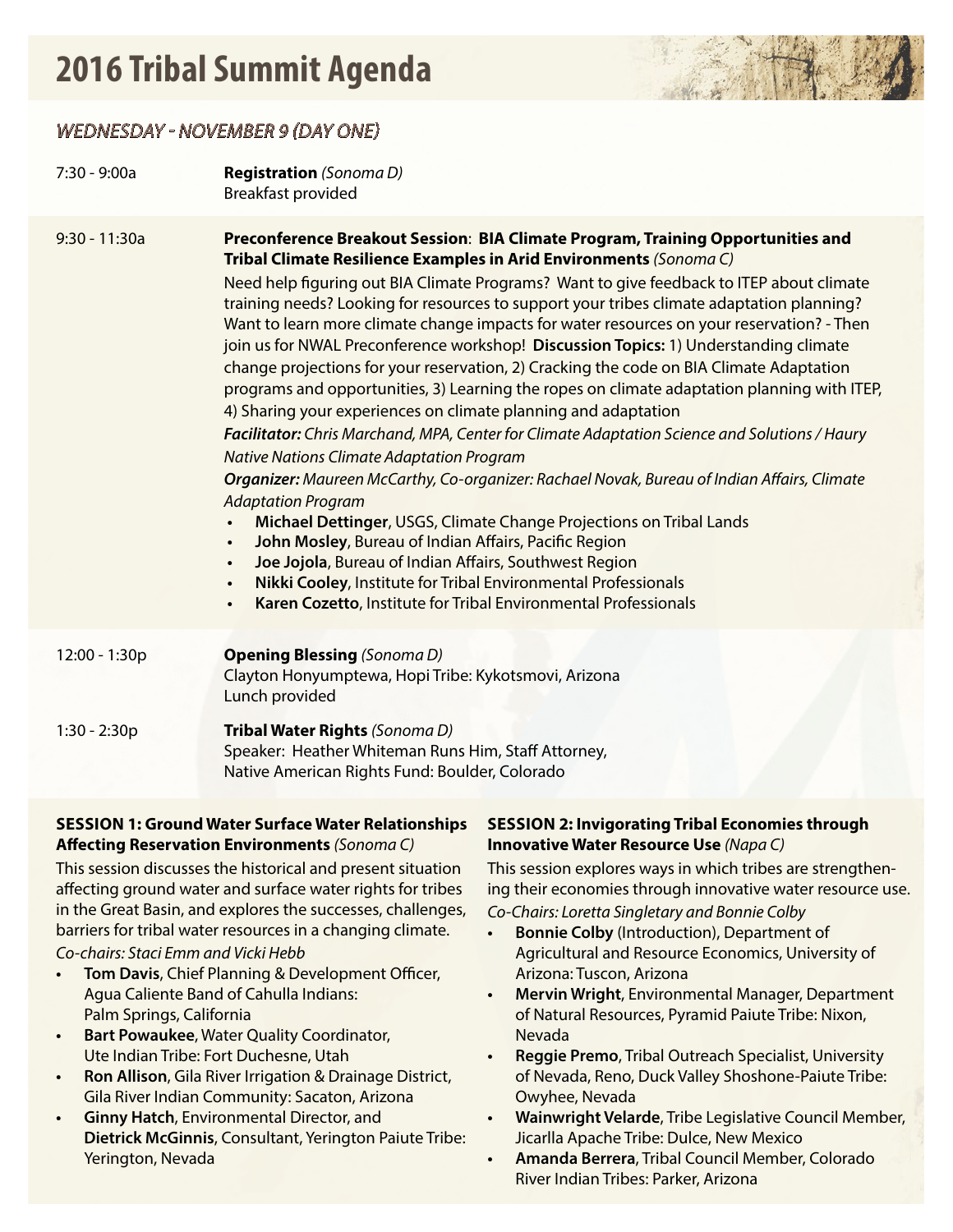### *THURSDAY - NOVEMBER 10 (DAY TWO)*

7:30 - 9:00a **Tribal Colleges and Universities (TCU) Programs and Internships** *(Sonoma D)* Speaker: Virgil Dupuis (Salish Kootenai College) and John Phillips (FALCON) Breakfast provided

#### 9:30a - 11:30p **Concurrent Breakout Sessions** (includes 30 min break)

#### **SESSION 3: Tribal Rangeland and Livestock Conservation Practices** *(Sonoma C)*

This session explores the successes, challenges, barriers, and solutions for sustaining and expanding economically viable agricultural production on Native Nations managed lands.

*Co-chairs: Trent Teegerstrom and Matt Livingston*

- **• Jinwon Seo**, Director of Fish, Wildlife and Parks, Duck Valley Shoshone Paiute Tribe: Owynee, Nevada
- **• Calvert L. Curley**, Division Director for Natural Resources, Bureau of Indian Affairs; Navajo Region: Ft. Defiance Agency, Arizona
- **• Robinson Honani**, Department of Natural Resources, Hopi Tribe: Kykotsmovi, Arizona
- **• Sisto Hernandez**, Tribal Land Department, White Mountain Apache Nation: Whiteriver, Arizona

**SESSION 4: Traditional Knowledge and Ecology** *(Napa C)*

The Traditional Knowledge and Ecology Session will focus on Case Studies which are using traditional knowledge to improve seeds, to stabilize and sustain production of important foods and which integrate knowledge of ecological processes with practices to sustain productivity. *Co-chairs: Beverly Ramsey and Karletta Chief*

- **• Kyle Bocinsky,** Director of Sponsored Projects, Crow Canyon Archaeological Center, Hopi Corn Project: Cortez, Colorado
- **• Dan Simplicio**, Pueblo of Zuni, Hopi Corn Project: Cortez, Colorado
- **• Leigh Kuwanwisiwma**, Hopi Tribe, Hopi Corn Project: Cortez, Colorado
- **Roberto Nutlouis**, Restorative Economy Program Coordinator, Black Mesa Water Coalition; Navajo Nation: Flagstaff, Arizona
- **• Jacob Butler**, Community Garden Coordinator, Salt River Maricopa Indian Community: Scottsdale, Arizona

| 12:00 - 1:30p  | Dakota Access Pipeline: Saving Our Water for Future Generations (Sonoma D)<br>Speaker: Harold Frazier, Chairman, Cheyenne River Sioux Tribe: Eagle Butte, South Dakota<br>Lunch provided                                                                                                                                                                               |
|----------------|------------------------------------------------------------------------------------------------------------------------------------------------------------------------------------------------------------------------------------------------------------------------------------------------------------------------------------------------------------------------|
| $2:00 - 3:30p$ | <b>Breakout Session: Sharing and Discussion (Sonoma C)</b><br>Discussant and Moderator: Derek Kauneckis, Ohio University<br>Facilitator: Loretta Singletary, University of Nevada Reno<br>Assessing and Responding to Tribal Community Needs<br>Breakout Session Moderators debrief key findings<br>$\bullet$<br><b>Engaging Tribal Organizations in NWAL Research</b> |
| $3:30 - 4:00p$ | <b>Closing Blessing</b> (Sonoma C)<br>Robinson Hananie, Hopi Tribe: Kykotsmovi, Arizona                                                                                                                                                                                                                                                                                |
| 4:00p          | <b>Meeting Adjourn</b>                                                                                                                                                                                                                                                                                                                                                 |